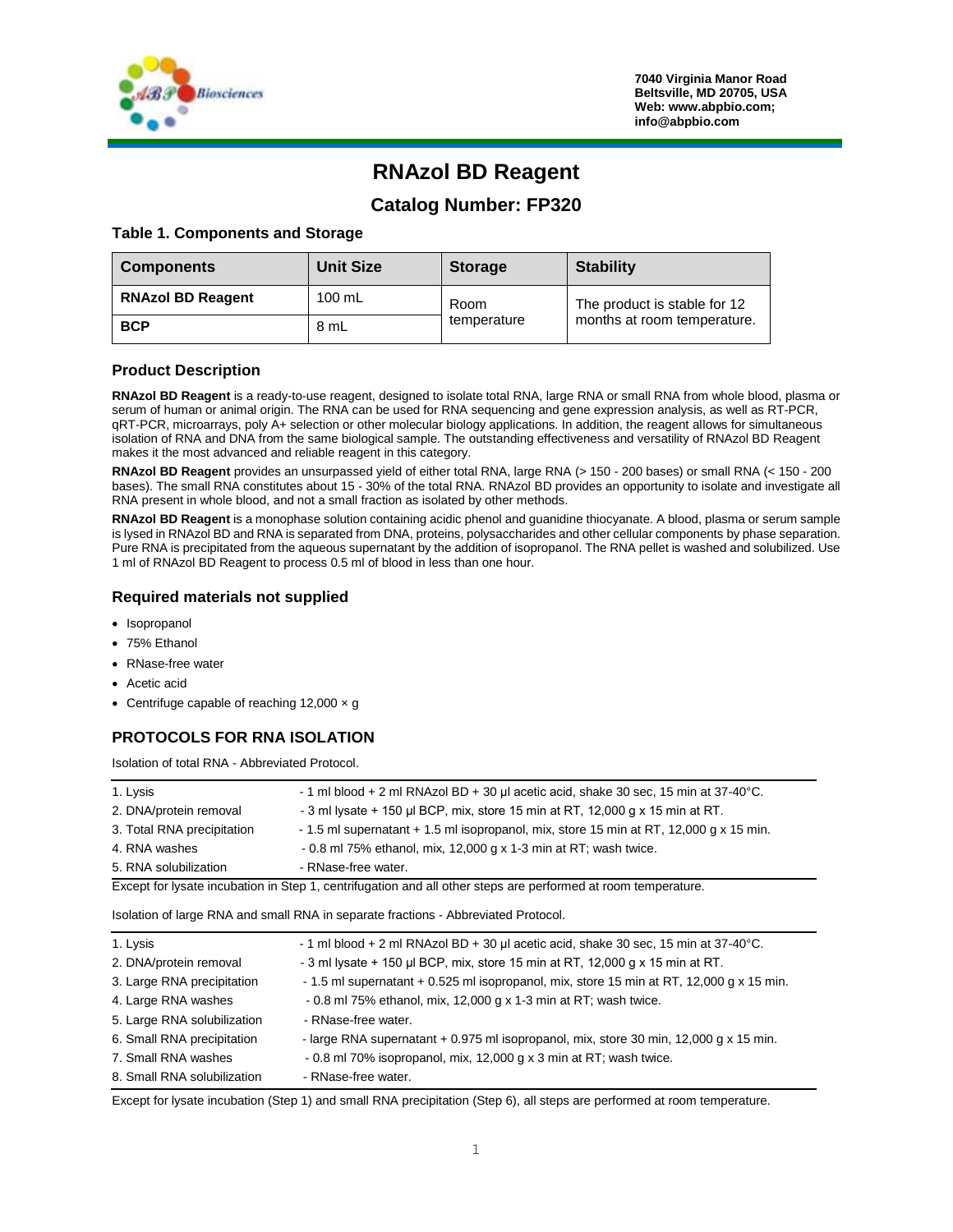### **1. LYSIS**

Collect whole blood into a vacuum tube (preferentially with EDTA as an anticoagulant) and immediately transfer blood aliquots to tubes containing RNAzol BD and acetic acid. Add 1 ml of blood to 2 ml of the reagent and 30 μl of glacial acetic acid. Tightly cover the tube and vigorously shake the blood - RNAzol BD mixture for 30 seconds.

**Note:** Vigorous shaking is important to ensure efficient removal of DNA from the aqueous phase. The resulting lysate can be stored at -70 °C for at least 2 years and at -20 °C at least 6 months. After removing stored lysate from the freezer, thaw samples with shaking.

Alternatively, store aliquots of blood at -70 °C. For example, transfer 1 ml aliquots of blood into 5 ml tubes and store at -70 °C. For processing, add 2 ml of RNAzol BD and 30 μl of glacial acetic acid to the frozen blood without thawing. Place the tubes in warm water (> 55 °C) and thaw the contents with shaking.

**Note:** Do not thaw blood samples without the reagent. This will lead to RNA degradation.

## **2. DNA, PROTEIN AND POLYSACCHARIDE REMOVAL**

This protocol describes processing 3 ml of the lysate (1 ml blood + 2 ml RNAzol BD) using 5 ml tubes. Incubate the lysate for 15 min at 37-40 °C (or room temperature for a frozen lysate after thawing). Following incubation, supplement 3 ml of lysate with 150 μl of BCP (1-bromo-3-chloropropane). Tightly cover the tube and vigorously shake the mixture for 30 seconds. Store the sample for 15 min at room temperature and centrifuge the lysate at 12,000 g for 15 min at room temperature. Following centrifugation, DNA, proteins and polysaccharides are sequestered in the interphase and phenol phase at the bottom of the tube. RNA remains soluble in the aqueous supernatant at the top of the tube.

**Note:** Centrifugation of the lysate at temperatures below 15 °C results in a decrease of RNA yield.

Remove the remaining aqueous phase and store the interphase/phenol phase at 4 or -20 °C for DNA isolation.

## **3. RNA PRECIPITATION**

Step 3A isolates total RNA in one precipitation step. Steps 3B and 3C isolate large RNA and small RNA in separate fractions in two sequential precipitation steps.

## **3A. TOTAL RNA PRECIPITATION**

This step precipitates total RNA containing large nuclear RNA, rRNA, mRNA, tRNA, small RNA and microRNA.

Transfer 1.5 ml of the aqueous supernatant from Step 2 to a new tube. Leave a 2 - 3 mm layer of supernatant above the interphase/phenol phase to avoid disturbing the lower phases. Mix the transferred supernatant with an equal volume of isopropanol (1.5 ml) to precipitate total RNA. Store the sample for 15 min at room temperature and centrifuge at 12,000 g for 15 min at room temperature. RNA precipitate forms a white gel-like pellet at the bottom of a tube. Immediately after centrifugation, the RNA pellet adheres to the side of the tube and most of the supernatant can be removed by decanting. Remove the remaining supernatant from the tube with a micropipette.

**Note:** It is safe to collect up to 85% of the aqueous supernatant without disturbing the interphase/phenol phase.

## **3B. LARGE RNA PRECIPITATION**

This step precipitates RNA > 150 - 200 bases, including large nuclear RNA, rRNA and mRNA. Due to multiple splicing sites, some small RNA can be detected in both the large and small RNA fractions.

Transfer 1.5 ml of the aqueous supernatant from Step 2 to a new tube. Leave a 2 - 3 mm layer of the supernatant above the interphase/phenol phase to avoid disturbing the lower phases. Mix the transferred supernatant with 0.525 ml (0.35 volumes) of isopropanol to precipitate the large RNA fraction. Store sample for 15 min at room temperature and centrifuge at 12,000 g for 15 min at room temperature. RNA precipitate forms a clear gel-like pellet at the bottom of a tube, which becomes white and visible during the ethanol wash step. Immediately after centrifugation, the RNA pellet adheres to side of the tube and most of the supernatant can be removed by decanting. Remove the remaining supernatant from the tube with a micropipette. Retain the removed supernatant in a new tube and store at -20 or -70 °C for subsequent isolation of the small RNA fraction from this isopropanol-supernatant.

#### **3C. SMALL RNA PRECIPITATION.**

This step precipitates RNA < 150 - 200 bases including small rRNA, tRNA, small RNA and microRNA down to 10 bases.

Supplement the supernatant obtained in Step 3B with 0.975 ml of isopropanol. Mix well and store samples at room temperature or 4 °C for 30 min. Sediment precipitated RNA at 12,000g for 15 min at room temperature. RNA forms a white pellet at the bottom of a tube.

#### **4. RNA WASH**

When using larger volume tubes, it is beneficial to transfer the RNA pellet into a microcentrifuge tube for the wash steps. Add 0.8 ml of wash solution. Gently resuspend the RNA pellet and transfer it to a microcentrifuge tube using a 1 ml pipette tip. Before transfer, cut the end of the tip to create a sufficiently large opening to collect the RNA pellet into the tip.

#### **4A. WASHING TOTAL RNA OR LARGE RNA FRACTION PELLET.**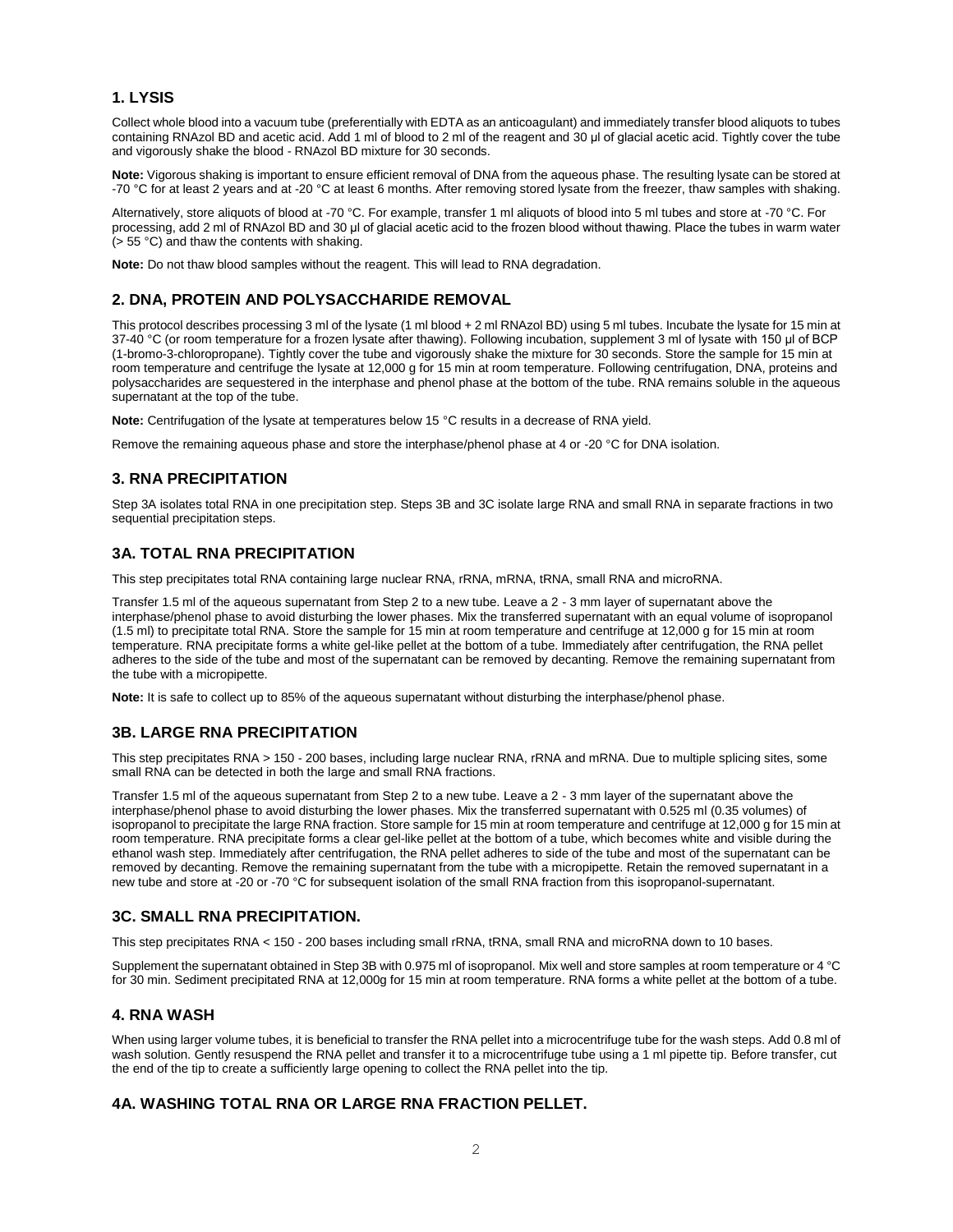

**7040 Virginia Manor Road Beltsville, MD 20705, USA Web: www.abpbio.com; info@abpbio.com**

Add 0.8 ml of 75% ethanol (v/v) to the RNA pellet. Mix the pellet in the wash solution and centrifuge at 12,000 g for 1 - 3 min. After each wash, use a pipette tip to remove the remaining wash solution. Perform two washes.

#### **4B. WASHING SMALL RNA FRACTION PELLET.**

Add 0.8 ml of 70% isopropanol (v/v) to the RNA pellet. Mix the pellet and store for 2 - 3 min, followed by centrifugation at 12,000 g for 2 - 3 min. After each wash, use a pipette to remove the remaining wash solution. Perform two washes.

#### **5. RNA SOLUBILIZATION.**

Dissolve the RNA pellet, without drying, in RNase-free water. Vortex the RNA pellet at room temperature for 3 - 5 min.

**Note:** Drying the RNA pellet is not recommended as this greatly decreases its solubility.

Total RNA precipitation yields all classes of RNA. Expected yield is 8 - 22 μg of total RNA and 5 - 16 μg of the large RNA fraction per 1 ml of human blood with a normal white cell count. Human blood with an elevated white cell count may yield >20 μg total RNA/ml blood. RNAzol BD isolates 20 - 90 μg of RNA/ml from animal blood.

The total RNA or large RNA fraction has a 260/280 ratio of 1.7 - 2.0 and a 260/230 ratio of about 2. The RIN value of human blood mixed with the reagent immediately after collection is about 7.0 - 7.5 for total RNA and 7.0 - 8.5 for the large RNA fraction. The small RNA fraction has a 260/280 ratio of about 1.7 and 260/230 ratio of about 1.5. Typically for human blood, the small RNA fraction constitutes 15 - 30% of the total RNA. This corresponds to 2 - 5 μg of small RNA per 1 ml blood.

## **NOTES FOR RNA ISOLATION**

- 1. The mixing of blood with RNAzol BD immediately after collection is critical to the integrity and yield of RNA.
- 2. RNA isolation can be interrupted and samples can be stored as indicated below:

A sample lysed in RNAzol BD (Step 1) can be stored at room temperature for at least 3 hours, at 4 °C for at least 24 hours, at -20 °C for at least 6 months, and at -70 °C for at least 2 years. To thaw samples, incubate them at 37 - 50 °C for 5 – 10 min with intermittent mixing.

The RNA precipitate can be stored in 75% ethanol overnight at room temperature, for at least one week at 4  $^{\circ}$ C, or at least one year at -20 °C.

- 3. When isolating low quantities of RNA (< 5 μg), residual supernatant adhering to the side of the tube can lower the A260/280 ratio. After centrifugation to obtain the RNA pellet, remove the supernatant from the tube. Briefly centrifuge the tube again to collect residual supernatant and remove it with a micropipette prior to washing steps. Similarly, centrifuge and remove any residual alcohol after the final wash step.
- 4. For RNA isolation from plasma or serum: Add 1 ml of plasma or serum to 2 ml of RNAzol BD and 10 μl of glacial acetic acid. Vigorously shake for 15 - 30 seconds. Add 150 μl of BCP to the lysate, shake vigorously for 15 - 30 seconds and store for 15 min at room temperature. Centrifuge at 12,000 g for 15 min. Proceed with total RNA precipitation (Step 3A) and wash (Step 4A). Solubilize the RNA in 10 - 20 μl of water. RNA yield is below the Nanodrop spectrophotometry sensitivity. Use approximately 50% of the RNA product in RT-PCR to obtain detectable reaction product in 25 - 40 cycles, depending on primers and target abundance.

#### **RNA ISOLATION TROUBLESHOOTING GUIDE**

Low yield. a) incomplete solubilization of the final RNA pellet, b) after collection, blood sample was not immediately mixed with the reagent, c) too much blood was used for the volume of the reagent, d) RNAzol BD - blood - BCP lysate was centrifuged at a temperature < 15 °C.

**260/280 ratio < 1.6.** a) ineffective wash of the RNA pellet. Mix samples more vigorously and store samples with 75% ethanol for 2 - 3 min at room temperature, b) acidic water was used for the OD measurement, c) incomplete solubilization of the RNA pellet, d) insufficient volume of reagent was used for lysis.

**RNA degradation.** a) blood was not immediately mixed with the reagent, b) blood was not immediately frozen after collection, c) aqueous solutions or tubes used for solubilization of RNA were not RNase-free.

**DNA contamination.** a) too much blood was used for the volume of the reagent, b) RNAzol BD - blood - BCP lysate was centrifuged at a temperature  $< 15 \degree C$ .